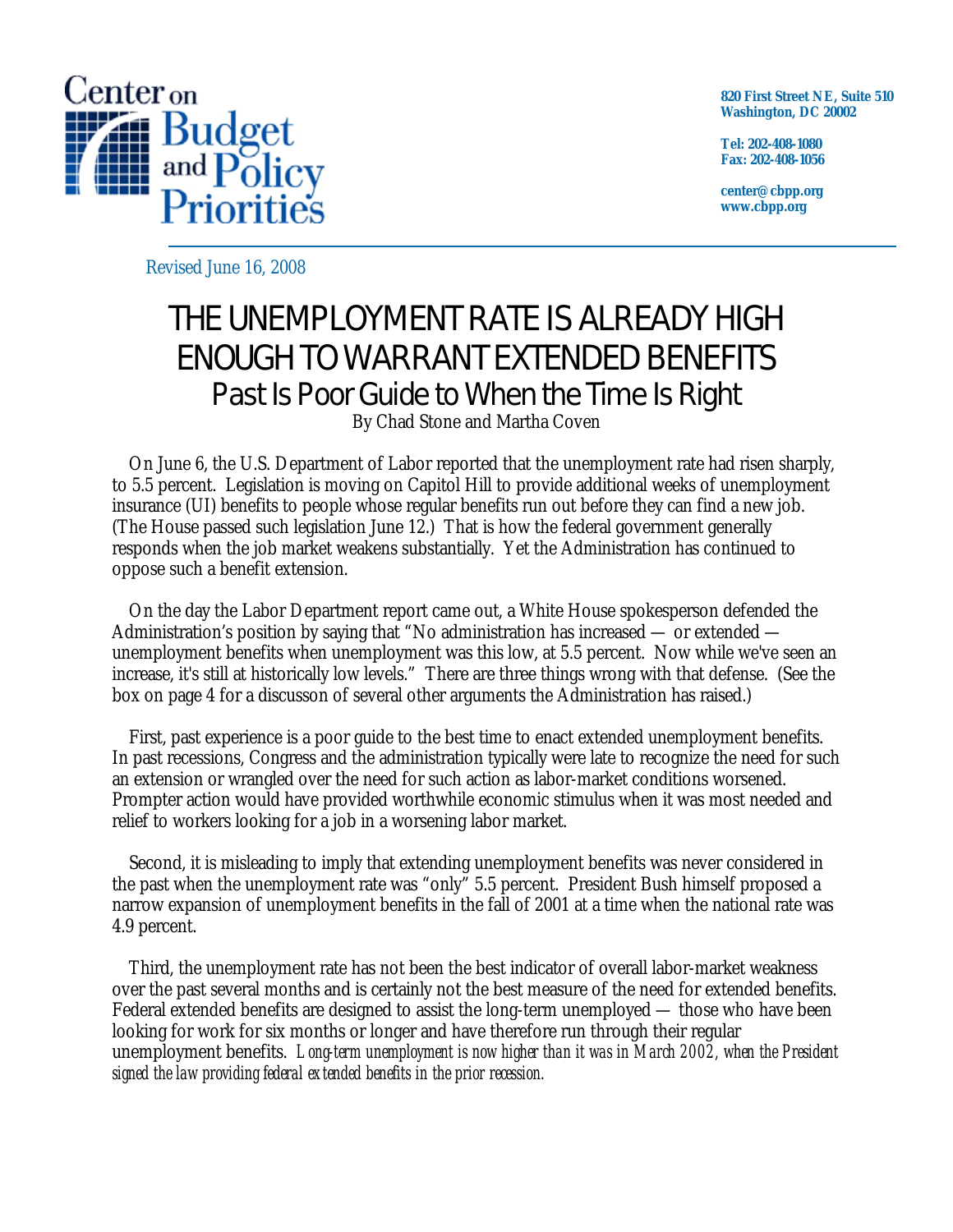## Extended Benefits Were Not Enacted on a Timely Basis in the Past

 Federally funded extended unemployment benefit programs have been enacted seven times over the past half century — in response to the recessions of 1957-58, 1960-61, 1969-70, 1973-75, 1981- 82, 1990-91, and 2001. As Table 1 shows, in five of these recessions, policymakers took so long to act that extended benefits did not go into effect until after the recession had ended. Extended benefits were enacted eight months after the end of the 1990-91 recession and four months after the end of the 2001 recession.

| <b>TABLE 1</b>                                                          |                                 |                               |                                                                       |                                      |                                                                                                |
|-------------------------------------------------------------------------|---------------------------------|-------------------------------|-----------------------------------------------------------------------|--------------------------------------|------------------------------------------------------------------------------------------------|
| <b>Extended Benefits Frequently Not Enacted Until Recession Is Over</b> |                                 |                               |                                                                       |                                      |                                                                                                |
| <b>Recession</b>                                                        | <b>Starting</b><br><b>Month</b> | <b>Ending</b><br><b>Month</b> | Month<br><b>Extended</b><br><b>Benefits</b><br>Were<br><b>Enacted</b> | <b>Months of</b><br><b>Recession</b> | <b>Months from Start</b><br>of Recession to<br><b>Enactment of</b><br><b>Extended Benefits</b> |
|                                                                         |                                 |                               |                                                                       |                                      |                                                                                                |
| 1957-58                                                                 | Aug-57                          | Apr- $58$                     | Jun-58                                                                | 8                                    | 10                                                                                             |
| 1960-61                                                                 | Apr- $60$                       | Feb-61                        | Mar- $61$                                                             | 10                                   | 11                                                                                             |
| 1969-70                                                                 | $Dec-69$                        | $Nov-70$                      | $Dec-71$                                                              | 11                                   | 24                                                                                             |
| 1973-75                                                                 | $Nov-73$                        | Mar- $75$                     | $Dec-74$                                                              | 16                                   | 13                                                                                             |
| 1981-82                                                                 | $Jul-81$                        | $Nov-82$                      | Sep-82                                                                | 16                                   | 14                                                                                             |
| 1990-91                                                                 | Jul-90                          | Mar-91                        | $Nov-91$                                                              | 8                                    | 16                                                                                             |
| 2001                                                                    | $Mar-01$                        | $Nov-01$                      | $Mar-02$                                                              | 8                                    | 12                                                                                             |

 To be sure, each of the last two recessions was followed by a long jobless recovery, and extended benefits, once enacted, provided necessary and welcome relief to unemployed workers who ran out of their regular UI benefits before they could find a new job. But many other unemployed workers missed out on these benefits because of the delay in enacting the program. Those workers were already having trouble finding work when the recession began, and, as the recession deepened, were faced with a harsher job market and the exhaustion of their regular unemployment benefits.

 In addition to helping unemployed workers, extended UI benefits provide economic stimulus that can keep a weak economy from getting weaker. Extended benefits were not included in the stimulus package passed earlier this year. But with economic forecasters downgrading their growth estimates for the second half of this year, a UI extension would supplement the rebate checks that are expected to have their greatest impact over the next few months and fill some of the gap later in the year when the effect of the rebates begins to wear off.

 Extending UI benefits is one of the most highly rated economic stimulus measures. Moody's Economy.com recently rated UI benefits as having the second-highest "bang for the buck" of all stimulus options (after additional food stamp benefits), generating \$1.64 in additional economic activity for every dollar in cost. This is because extended UI benefits are extremely well targeted. Unemployed workers have bills to pay and diminished income with which to pay them; they therefore are likely to spend any additional funds they receive. Waiting until the unemployment rate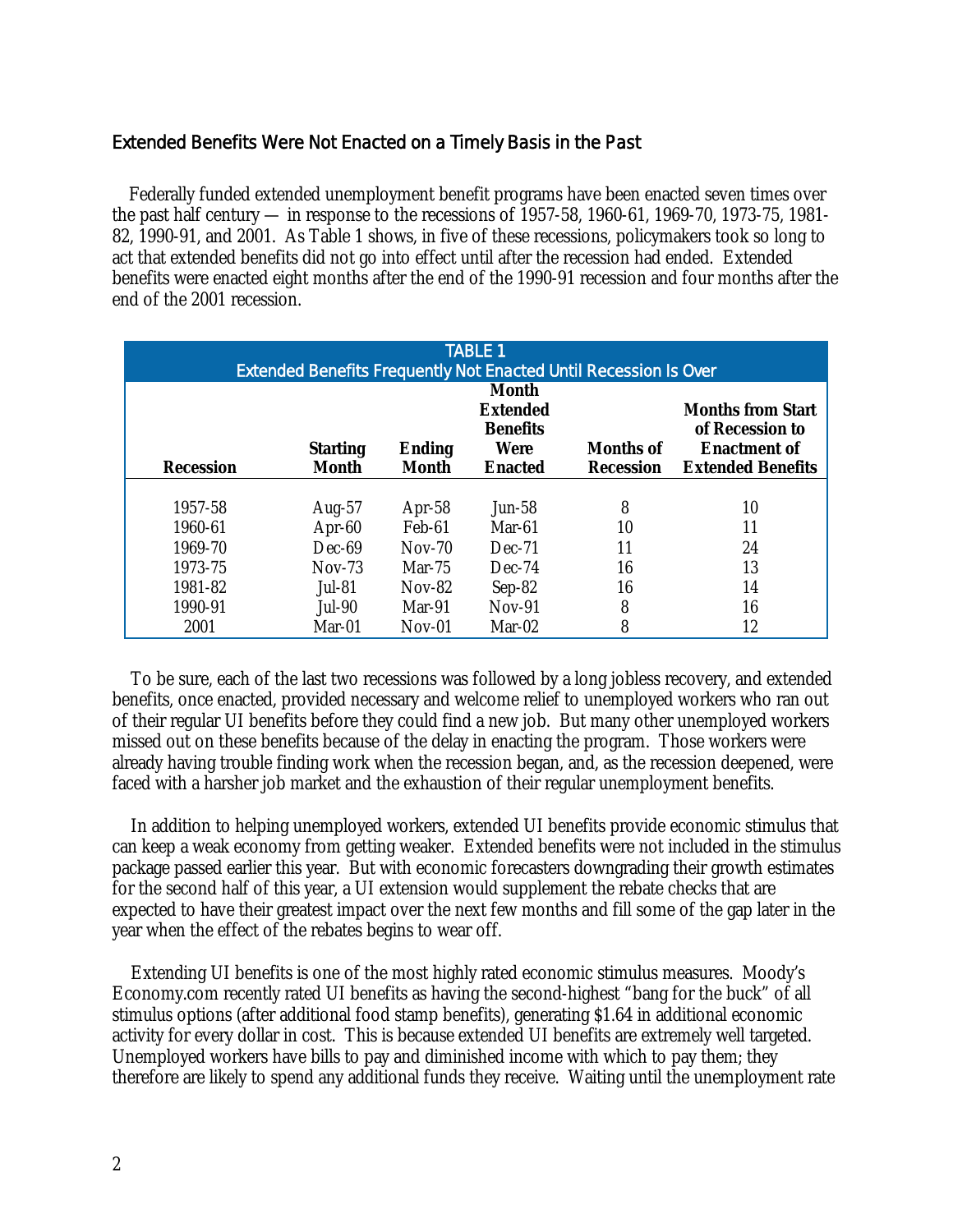has climbed to a high level and *then* enacting extended benefits is like holding back medicine for a sick patient until he arrives in the emergency room.

### At 5.5 Percent, Unemployment Rate Is Not Too Low to Warrant a UI Extension

 It is misleading of the Administration to imply that an extension of UI was never considered in the past when the unemployment rate was this "low." The experience in 2001 is instructive. The unemployment rate began to rise slowly in 2001, starting from 4 percent at the end of 2000. The start of the recession was subsequently dated as March 2001.

After the unemployment rate reached 4.9 percent for September,<sup>1</sup> the President himself proposed a UI extension, although it was very narrowly targeted. In November 2001, the Senate Finance Committee passed a stimulus bill with a UI extension that was broader than the President's and more like the ones typically enacted in previous recessions. The information available to lawmakers at the time showed a 0.5 percent jump in the unemployment rate, from 4.9 percent to 5.4 percent, between September and October. (The rate then moved up to 5.6 percent in November.<sup>2</sup> It took until March 2002 before a stimulus package containing a UI extension was finally enacted, by which time the unemployment rate had risen to 5.7 percent.)

#### Long-Term Unemployment Is a Better Measure of the Need for UI

 The unemployment rate has not been the best indicator of weakness in the labor market and is certainly not the best measure of the need to extend UI benefits. The jump in the official unemployment rate to 5.5 percent in May did, however, start to reflect the extent of weakness in the job market long shown by other indicators. The Labor Department's most comprehensive alternative unemployment rate measure — which includes people who want to work but are discouraged from looking and people working part time because they can't find full-time jobs stood at 9.7 percent in May.

 In addition, labor-force participation never rebounded from the 2001 recession: 4.8 million people who are not in the labor force say they want to work. Many of them would presumably be looking seriously for a job if they thought they had a better chance of finding one.

 So far this year, private employers have shed almost 400,000 jobs, and total payroll employment (including government jobs) is down by well over 300,000. The share of the population with a job is 1.7 percentage points lower than at the start of the last recession in March 2001. Were that share the same as in March 2001, 4 million more people would be working.

 The best labor-market measure of whether extended UI benefits are needed is *not* the overall unemployment rate, but any of several measures related to *long-term* unemployment; after all,

 $\overline{a}$ 

<sup>&</sup>lt;sup>1</sup> The unemployment rates cited in this section were the unemployment rates available to policymakers at the time. Those data have been subject to minor subsequent revisions that are reflected in the most recent historical series.

<sup>2</sup> These numbers have subsequently been revised to 5.0 percent in September, 5.3 percent in October, and 5.5 percent in November.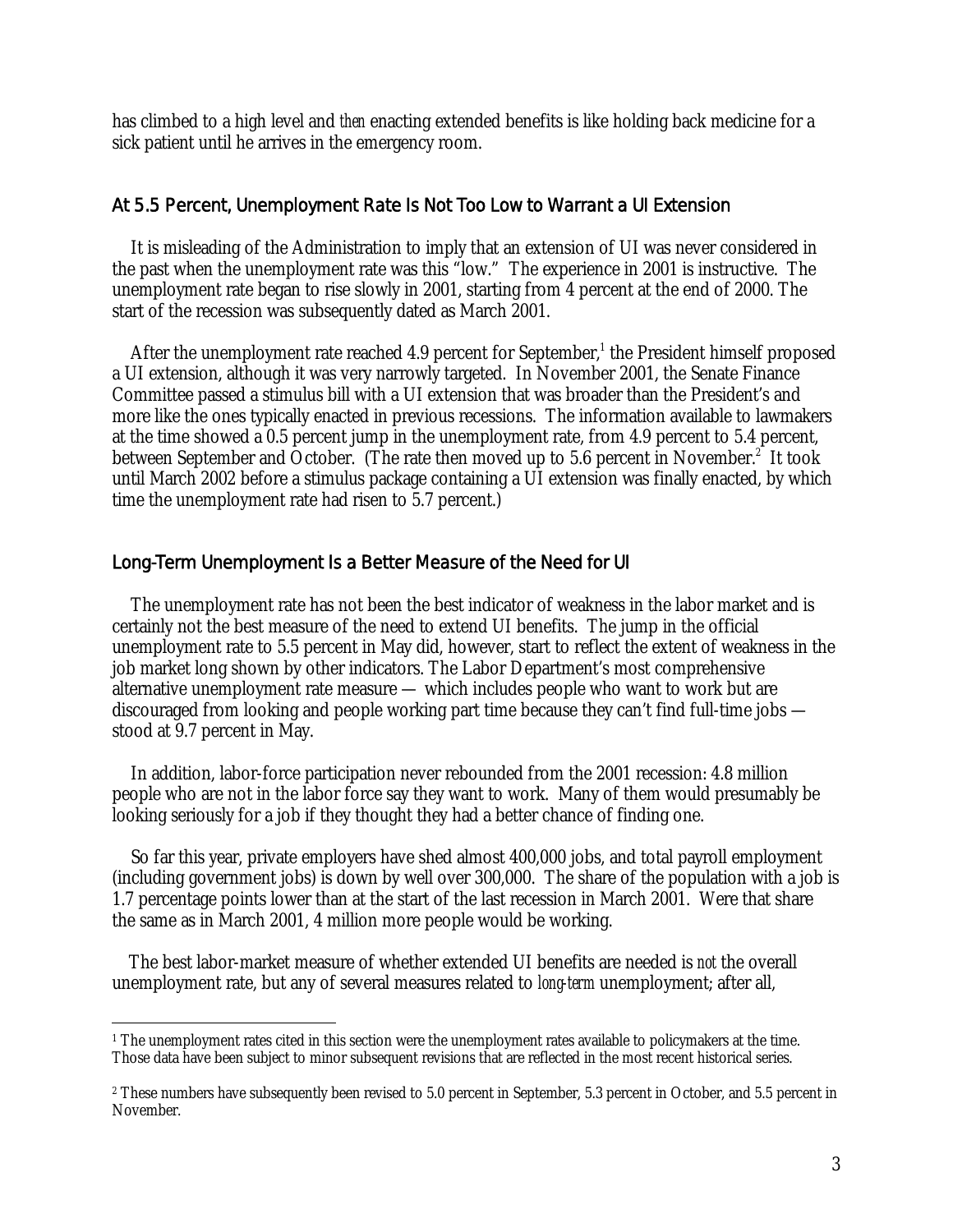#### Statement of Administration Policy Offers No Convincing Arguments against Extending UI Benefits

On June 11, the Administration released a Statement of Administration Policy (SAP) stating that it "strongly opposes" H.R. 5749, legislation the House passed the next day to provide 13 additional weeks of unemployment benefits in all states, and 26 weeks in certain high unemployment states. Among the arguments the SAP makes against the legislation, the following in particular merit a response:

- **"The Federal-State extended benefits program already can provide up to 13 additional weeks of benefits.**" The permanent Extended Benefits (EB) program currently on the books is widely regarded as broken and in need of major reform. A bipartisan blue ribbon panel concluded in 1994 that the program "is incapable of performing its intended function during periods of significant unemployment," as confirmed by the fact that *no state in the country except Alaska now qualifies for extended benefits* — not even very high unemployment states like Michigan, where the unemployment rate is 7.1 percent. (Alaska qualified on June 1.)
- **"At present, a majority of States have unemployment rates at or below 5 percent, and it is fiscally irresponsible to provide extra benefits in States with low unemployment rates."** The extended benefits law that President Bush signed in March 2002 provided 13 extra weeks in all states, including 18 states where the unemployment rate was below 5 percent. That was not fiscally irresponsible then, since the bulk of the costs were going to be incurred in states where the unemployment rate was high and where most of the people needing extended benefits lived; the same would be true now. There can be diverse job market conditions *within* low-unemployment states, and a weak national labor market makes job search more difficult for unemployed workers anywhere who are willing to move to find work.
- **"Under this bill, individuals who have worked as little as two weeks could qualify for up to 52 weeks of total unemployment benefits."** This statement is misleading. *No workers would qualify for extended benefits unless they already met the typically quite stringent requirements that states impose for receiving regular unemployment benefits.* These requirements are an important reason why only 36 percent of unemployed workers nationally receive regular UI benefits. For nearly two decades, major gaps in UI coverage have been evident, especially among low-income workers, women, and workers who have suffered permanent job losses. The Administration calls for imposing further eligibility restrictions on which long-term unemployed workers could qualify under the bill for additional weeks of benefits after their regular UI benefits have run out. These additional restrictions would disqualify even larger numbers of needy unemployed workers.

The Administration's claim that workers who are employed for as little as two weeks could qualify is misleading for other reasons, as well. Only in rare circumstances could a worker with such a limited work record meet his or her state's regular UI requirements, which target assistance on workers with a demonstrated attachment to the labor force. Moreover, workers with quite limited work histories who do manage to qualify typically get only a small weekly benefit and only for a very limited period of time (for many fewer weeks than the maximum 26 weeks). Under the pending legislation, in the rare circumstance that a worker with a very limited work record could qualify for additional benefits at all, the worker would again qualify for only a small weekly benefit — and for a duration equal to only *half* of the already limited number of weeks for which the worker was able to receive regular UI benefits. In short, the share of the additional benefits under the bill that would go to workers with very limited work records is almost surely miniscule. Most important, the primary effect of the additional eligibility restriction that the Administration seeks would be to deny additional weeks of benefits to many low-income unemployed individuals (especially women) who worked for substantially longer than a few weeks before being laid off and who continue to search for a job but are facing hardship because they cannot find one in the current weak economy.